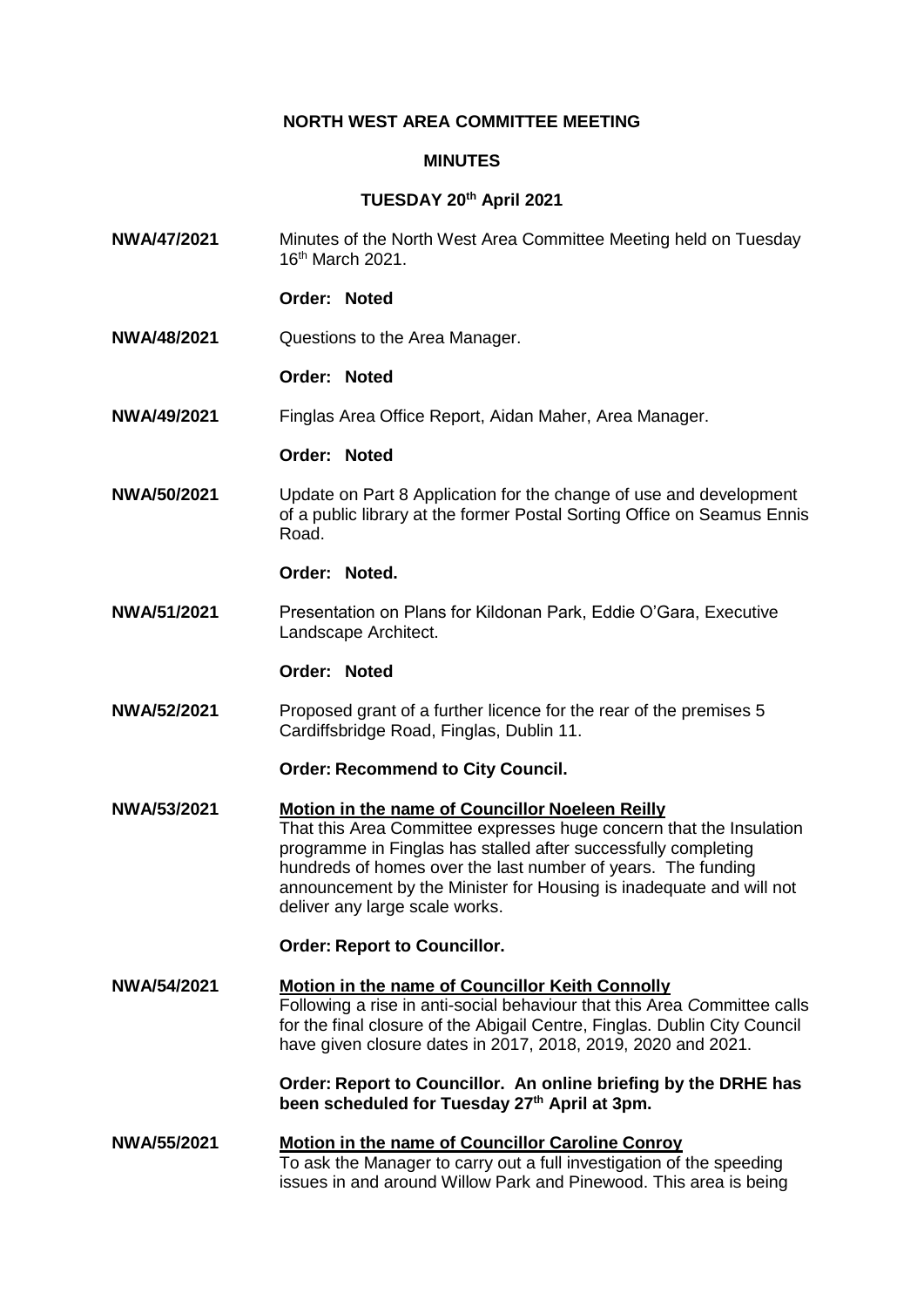used as a rat run which means increased traffic through the estates which is cause for concern with young children playing outside their own gardens. Can traffic calming measures be put in place urgently in order to slow traffic down and make the estates liveable and safe for all residents.

# **Order: Report to Councillor.**

**NWA/56/2021** Ballymun Area Office Report, Jackie O'Reilly, A/Area Manager.

### **Order: Noted**

**NWA/57/2021** Ballymun Social Regeneration Fund, Jackie O'Reilly, A/Area Manager Report

## **Order: Noted**

**NWA/58/2021** Poppintree Sport and Community Centre Update Report, Emma Byrne, Manager

#### **Order: Noted**

- **NWA/59/2021** Proposed Grant of a 5 year lease to Workshop 1 Poppintree Neighbourhood Centre, Poppintree Parade, Ballymun, D11.
	- **Order: Recommend to City Council.**
- **NWA/60/2021** Proposed Grant of a 5 year lease to Workshop 2 Poppintree Neighbourhood Centre, Poppintree Parade, Ballymun, Dublin 11.

**Order: Recommend to City Council.**

**NWA/61/2021 Motion in the name of Councillor Noeleen Reilly** The Hampton Woods area is experiencing a lot of issues at present with Anti-Social Behaviour, Parking, Traffic and some other issues. Can a meeting be organised with the Residents, Council, Councillors, Management Company and IRIS through zoom to discuss some of these issues.

## **Order: Report to Councillor.**

**NWA/62/2021 Motion in the name of Councillor Mary Callaghan**  That this Committee calls on DCC to set up a working group including outside experts to move forward the creation of a skate park and bike park in the Ballymun area as included in the Ballymun Local Area Plan.

## **Order: Report to Councillor.**

- **NWA/63/2021** Public Domain Report, Catherine Brophy Walsh, Public Domain Officer.
	- **Order: Noted**